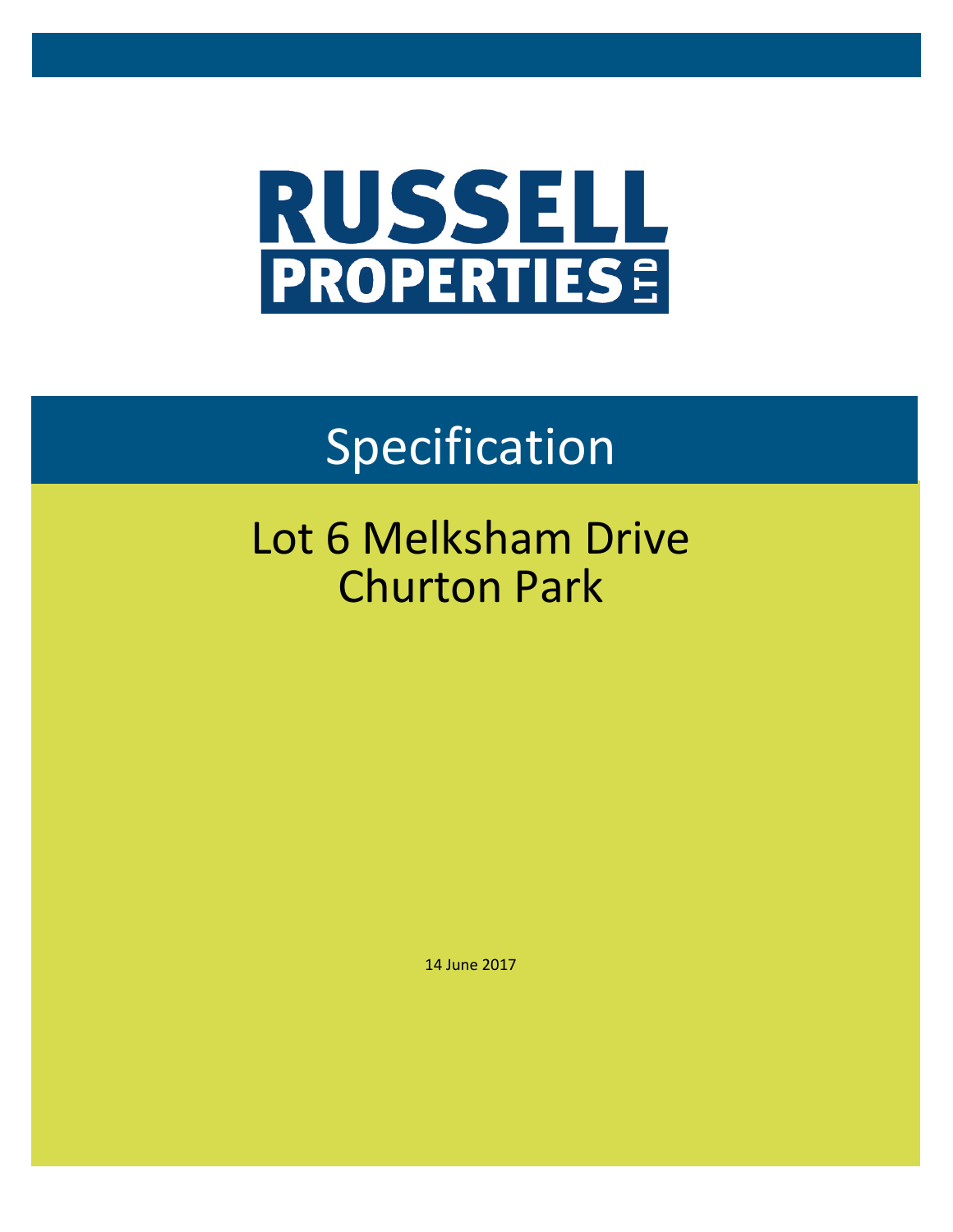| Foundation:                       | Ground floor will be 100mm concrete slab with a steel float<br>finish as per plan detail, Expol Tuff-pod system                                                 |  |  |
|-----------------------------------|-----------------------------------------------------------------------------------------------------------------------------------------------------------------|--|--|
| <b>Exterior Cladding:</b>         | Pre-primed beveled back pine weatherboards and JH Stria<br>boards as per plan.                                                                                  |  |  |
| Roof:                             | Coloursteel Endura Corrugate.                                                                                                                                   |  |  |
| <b>Guttering &amp; Downpipes:</b> | Coloursteel spouting and white PVC downpipes.                                                                                                                   |  |  |
| Garage Door:                      | Sandon textured sectional garage door. Merlin PowerAce MT60<br>automatic opener with two remotes & one wall button                                              |  |  |
| Windows & Exterior Doors:         | Aluminum joinery as per plan. Double glazed to all windows &<br>doors except for garage. Aluminum front door in aluminum<br>frame.                              |  |  |
| Interior Linings:                 | 10.0mm standard Gibraltar board, 10mm Aqualine to<br>bathrooms. Level 4 Winstone finish.                                                                        |  |  |
| Interior Insulation:              | Insulation to walls R2.2 and to ceilings R3.2                                                                                                                   |  |  |
| Interior Doors and Jambs:         | Standard flush panel paint quality doors in paint quality jambs.<br>Door to entry/dining and dining/living to be Hallmark flush<br>panel with glazing option 3. |  |  |
| Ceiling Linings:                  | 10.0mm Gibraltar Board with a paint finish, 10mm Aqualine to<br>bathrooms                                                                                       |  |  |
| Skirting:                         | Pine 60mm x 10mm single bevel architrave                                                                                                                        |  |  |
| Scotia:                           | 55mm gib cove classic. All wardrobe/cupboards to have MC40<br>MUF bevel cornice.                                                                                |  |  |
| Door Hardware:                    | Sylvan Denver lever range (satin chrome)                                                                                                                        |  |  |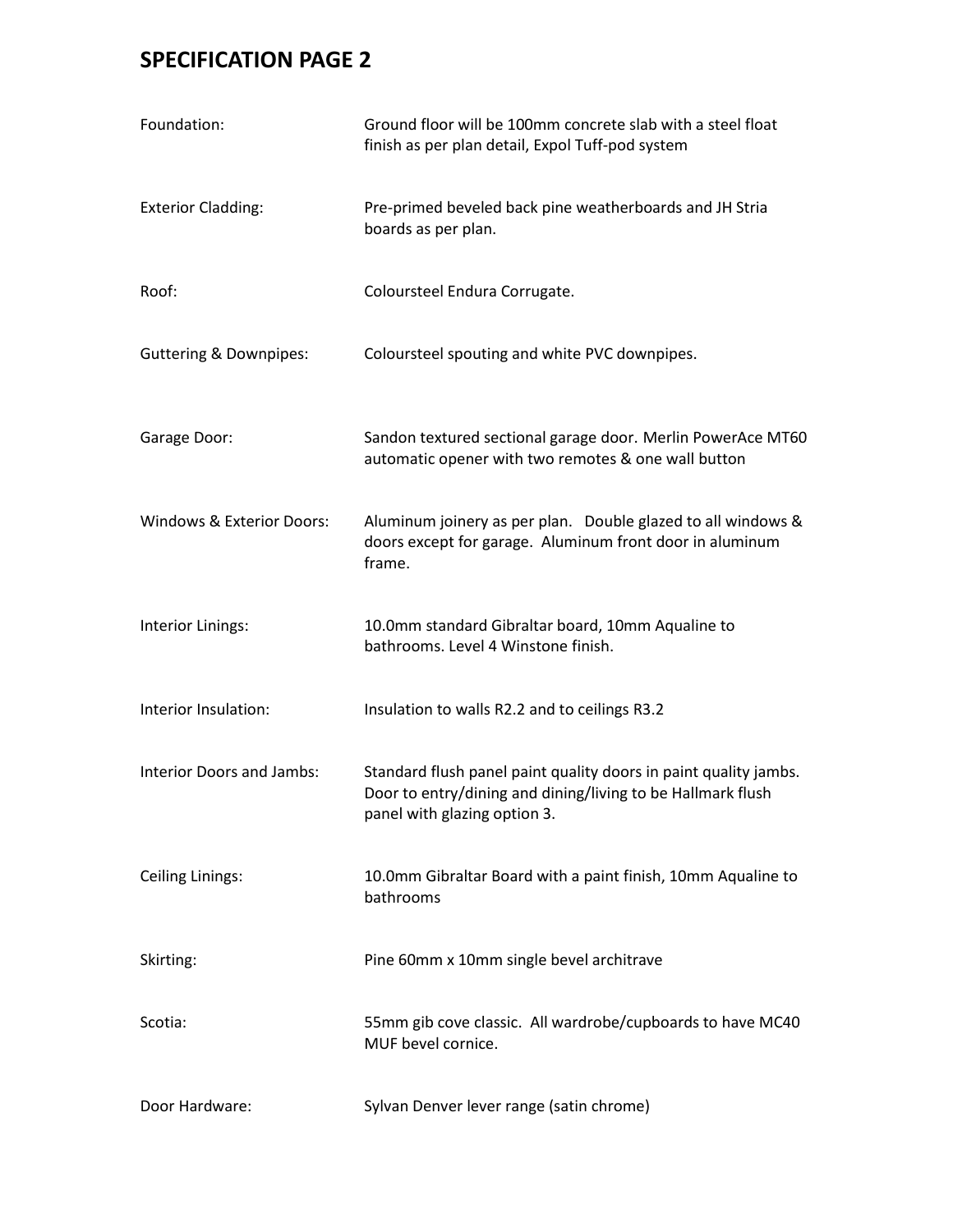| Hot Water System:           | Rinnai Infinity 26 litre.                                                                                                                                                                                                                                                         |                                                                                                                                                                                                                                                                               |                                                                                                                                                                                                                                         |
|-----------------------------|-----------------------------------------------------------------------------------------------------------------------------------------------------------------------------------------------------------------------------------------------------------------------------------|-------------------------------------------------------------------------------------------------------------------------------------------------------------------------------------------------------------------------------------------------------------------------------|-----------------------------------------------------------------------------------------------------------------------------------------------------------------------------------------------------------------------------------------|
| <b>Gas Central Heating:</b> | Braemar TQ Series furnace as per plan. Some venting ducts will<br>be boxed into wardrobe or cupboard areas.                                                                                                                                                                       |                                                                                                                                                                                                                                                                               |                                                                                                                                                                                                                                         |
| <b>Bathroom Fittings</b>    | Bathroom:                                                                                                                                                                                                                                                                         | Vanity to be MIA wall hung, single drawer white<br>base with an 80mm composite white top. W/C<br>to be Astivita Utah toilet suite. Englefield<br>Valencia shower or similar. Englefield studio<br>bath or similar. Heated towel rail chrome. EDM<br>-300C extractor fan unit. |                                                                                                                                                                                                                                         |
|                             | Ensuite:                                                                                                                                                                                                                                                                          | rail chrome.                                                                                                                                                                                                                                                                  | Shower to be Englefield Valencia shower or<br>similar. Vanity to be MIA wall hung single<br>drawer white base with an 80mm composite<br>white top. W/C to be Astivita Utah toilet suite.<br>EDM - 300C extractor fan unit. Heated towel |
|                             | Sep W/C:                                                                                                                                                                                                                                                                          |                                                                                                                                                                                                                                                                               | W/C to be Astivita Utah toilet Suite. Vanity to<br>be Newtech Rakaia white (or similar).                                                                                                                                                |
| Kitchen:                    | Kitchen as per kitchen plan. Kitchen bench to be Russell<br>Properties standard granite range. (Note: granite stone is a<br>natural product; colour may very from offices samples) Joinery<br>to be Bestwood or Melteca standard range. Handles standard<br>Elite hardware range. |                                                                                                                                                                                                                                                                               |                                                                                                                                                                                                                                         |
| Appliances:                 | Appliances:                                                                                                                                                                                                                                                                       | Oven:<br>Hob:<br>Extractor:<br>Splashback:<br>Insinkerator:<br>Dishwasher:                                                                                                                                                                                                    | BOSCH HBA23B151A<br>BOSCH PCT9A5B90A (6 burner)<br>Robinhood RWE3CH9SS<br>Low iron painted glass<br><b>ISE E20+</b><br>BOSCH SMU50E75AU                                                                                                 |
| Tapware:                    | Kitchen:<br>Vanities<br>Shower:<br>Shower slide:<br>Bath:                                                                                                                                                                                                                         | Two exterior taps to be provided                                                                                                                                                                                                                                              | Plumbline Eco ES3010 sink mixer chrome.<br>Plumbline Eco ES1560 basin mixer chrome<br>Plumbline Eco ES2083 mixer chrome<br>Plumbline Eco 786705 round slide rail chrome<br>Plumbline Eco mixer with wall spout chrome                   |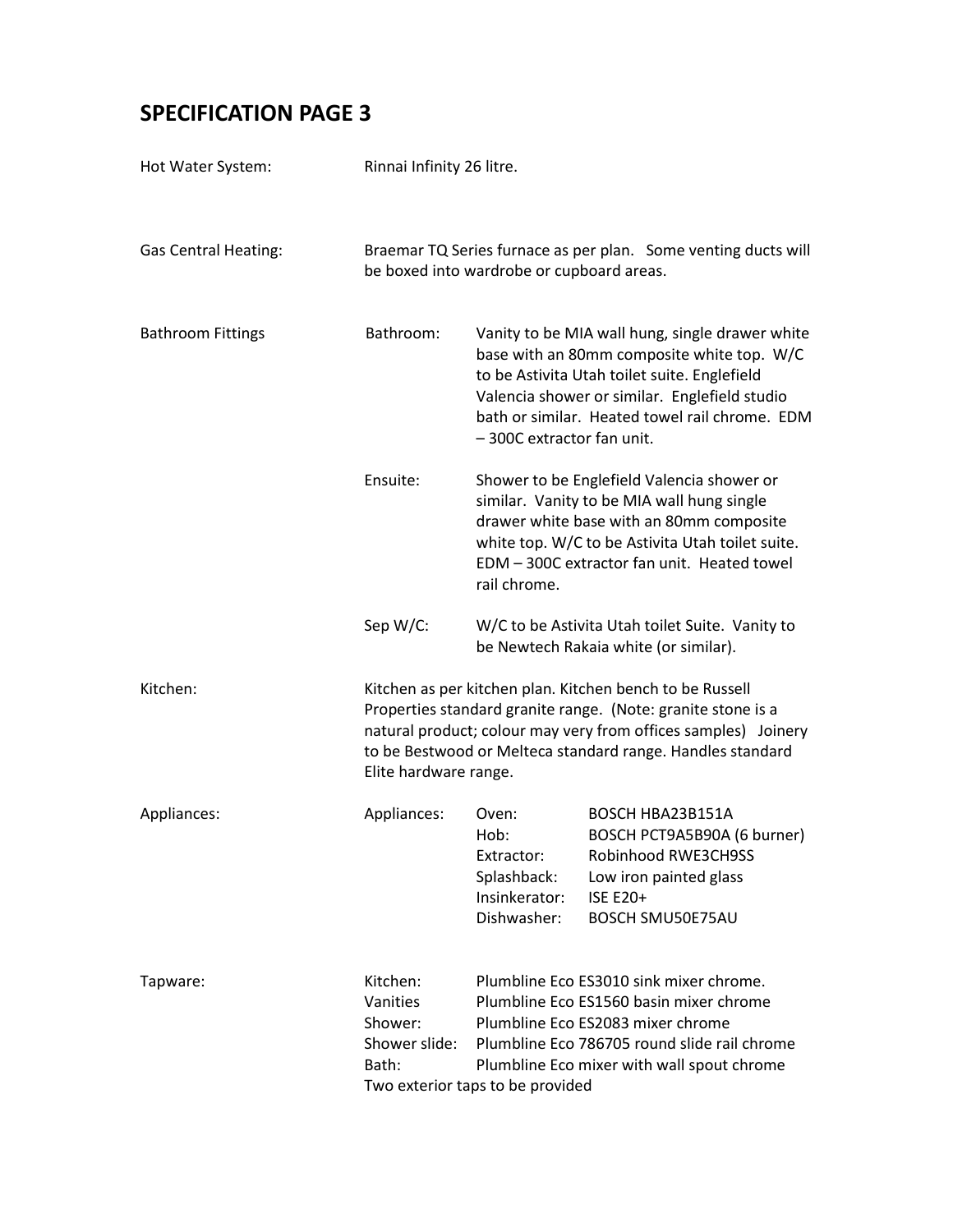| Laundry:    | Aquatica Laundra Centro Supertub                                                                                                                                                                    |
|-------------|-----------------------------------------------------------------------------------------------------------------------------------------------------------------------------------------------------|
| Electrical: | As per electrical plan. Please note if client supplied own light<br>fittings for feature lights the electrician will charge the client<br>directly.<br>Cat 6 Networking cable installed through out |

#### *Miscellaneous Items*

Carpet to be selected from the standard Norman Ellison carpet range. Underlay Nuplex Formx 8mm 70kg. Garage carpet to be Autex Raider colour Tornado.

Note, as carpet rolls are in 3.6m lengths there will be some noticeable joins in room

Tiles to entrance, kitchen, sep wc, bathroom and ensuite as per plan P.C sum for tiles are \$45.00 incl GST selected from Tile Warehouse. Tile colour may differ from office sample batch.

Under floor heating to bathroom and ensuite

One row of white tiles to top of bath with chrome trim.

Russell Properties standard wardrobe system is included for wardrobes. Linen cupboard to have three shelves other cupboards to be left void.

A DSC alarm with 1 keypad and detectors.

Toilet roll holdersx 3 and mirrors for above vanities are included x 2.

Devon Cottage clothesline or similar.

Letterbox will be provided.

A door bell to the front door.

Fencing as per plan

Balance to flat area of site to be top soil with sprayed "Seed On Earth" grass seed

Driveway to be exposed concrete as per plan.

Patios to be coloured scribed concrete as per plan.

#### **NOTES**

Resene paint to be chosen for all interior and exterior colours. Exterior paint to have an LRV rating of 45 or over. Painted feature walls will be charged as an extra to this contract. Dark or light interior colours may incur an extra charge to this contract. No more than four colours to be selected.

The foundation at the garage door is rebated so that the door sits down on the driveway to prevent wind/rain driving under door. However, there may be a 5mm gap at side/ground level of door, but this will not be a weather tightness issue.

Russell Properties Ltd reserves the right to alter the specifications and plans to allow for spatial impracticalities including but not limited to, shower types/sizes and vanity types/sizes.